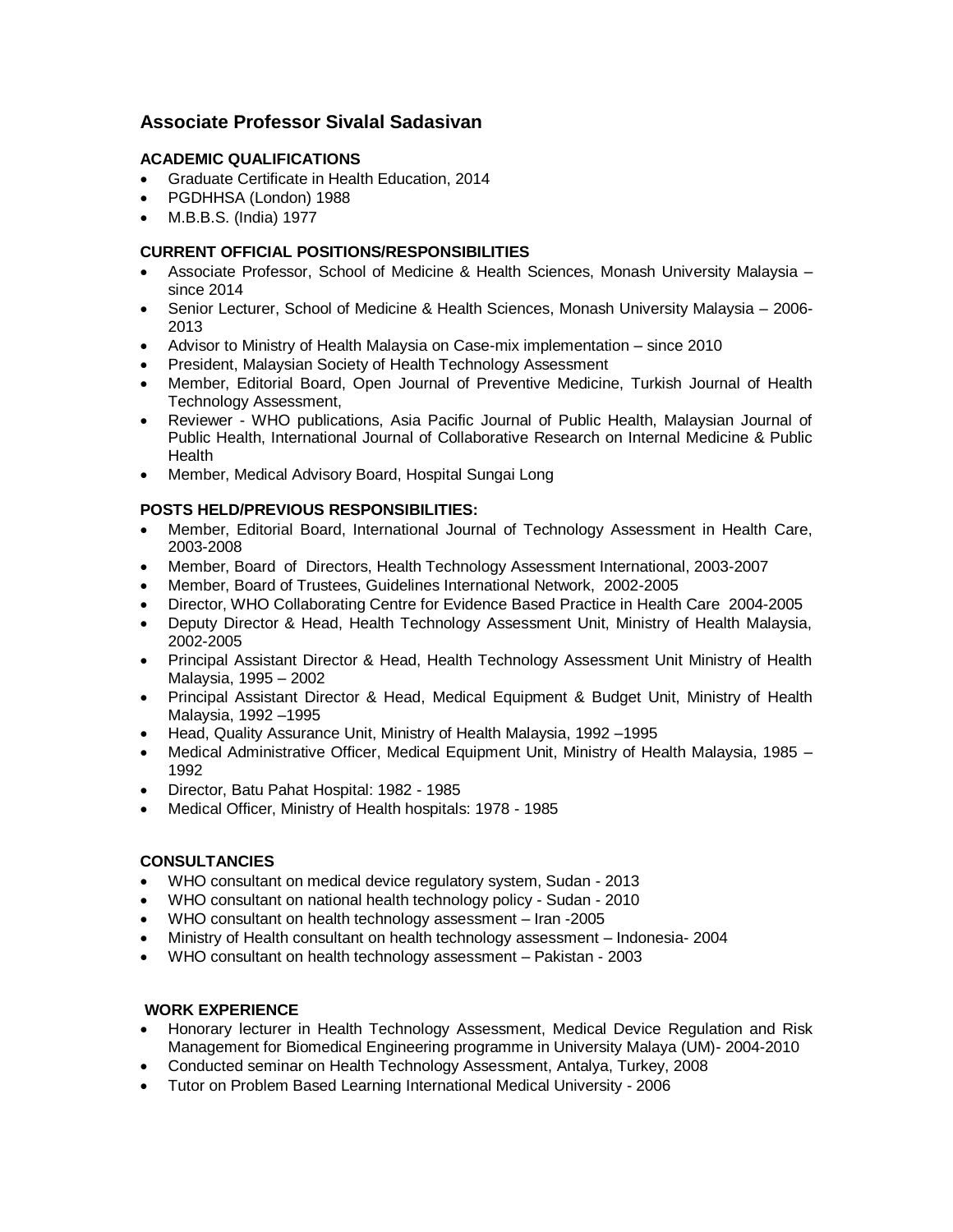- Honorary lecturer for Evaluation of Competency (Penilaian Tahap Kecekapan, PTK) Ministry of Health Malaysia from 2002-2006
- Honorary lecturer in Health Technology Management for MPH programme in University Malaya - 1998 -2006
- Honorary lecturer for MBA (Health) programme in National University of Malaysia (UKM) 2000 -2005
- Honorary lecturer in Health Technology Assessment for MPH programme in National University of Malaysia (UKM): 1999 – 2005
- Honorary lecturer in International Medical University in Health Technology Assessment 2000 - 2006
- Conducted hospital seminars courses in Health Technology Assessment 1996 2006
- Conducted annual training courses in Health Technology Assessment 1996 2005
- Conducted seminar in Health Technology Assessment at Joint meeting Ministry of Health Academy of Medicine Malaysia - 1998
- Involved in setting up Health Technology Assessment Unit, Ministry of Health 1995-96
- Involved in Ministry of Health national research project on Patient Satisfaction in selected public hospitals 1995
- Involved in Ministry of Health national research project on Hospital Acquired Infection in selected public hospitals1990 - 1993
- Involved in setting up a system for medical equipment management for hospitals at the Ministry of Health -1985 - 1995
- Involved in setting up National Quality Assurance Programme for public hospitals in the Ministry of Health 1985 - 1992
- Experience in conducting training workshops in Quality Assurance at national, state and hospital levels, and involved in drawing up training module for trainers in Quality Assurance 1985 -1992

# **PUBLICATIONS**

# Editorial

Sivalal S Public health and medical care is the wall between them destined to remain forever? J Eped Comed : 2015-10-02

Refereed journal articles:

- [Maloney](https://www.researchgate.net/researcher/59316726_Stephen_Maloney) S [Tunnecliff](https://www.researchgate.net/researcher/2074622604_Jacqueline_Tunnecliff) J, [Morgan](https://www.researchgate.net/researcher/2083553814_Prue_Morgan) P, [Weiner](https://www.researchgate.net/researcher/2074629389_John_Weiner) J, [Gaida](https://www.researchgate.net/researcher/2083519715_Jamie_E_Gaida) JE, Keating J, [Clearihan](https://www.researchgate.net/researcher/2083572193_Lyn_Clearihan) L, [Davies](https://www.researchgate.net/researcher/2074625097_David_Davies) D, [Sadasivan](https://www.researchgate.net/researcher/2083587313_Sivalal_Sadasivan) S, [Mohanty](https://www.researchgate.net/researcher/2042180508_Patitapaban_Mohanty) P, [Ganesh](https://www.researchgate.net/researcher/2074618197_Shankar_Ganesh) S, [Reynolds](https://www.researchgate.net/researcher/2074628250_John_Reynolds) J, [Ilic](https://www.researchgate.net/researcher/39047100_Dragan_Ilic) D. *[Continuing Professional](https://www.researchgate.net/publication/315703682_Continuing_Professional_Development_via_Social_Media_or_Conference_Attendance_A_Cost_Analysis?_iepl%5BviewId%5D=eCU4ODxV40hmcz2GDSaT4XGd&_iepl%5BprofilePublicationItemVariant%5D=default&_iepl%5Bcontexts%5D%5B0%5D=prfpi&_iepl%5BtargetEntityId%5D=PB%3A315703682&_iepl%5BinteractionType%5D=publicationTitle)  [Development via Social Media or Conference Attendance: A Cost Analysis](https://www.researchgate.net/publication/315703682_Continuing_Professional_Development_via_Social_Media_or_Conference_Attendance_A_Cost_Analysis?_iepl%5BviewId%5D=eCU4ODxV40hmcz2GDSaT4XGd&_iepl%5BprofilePublicationItemVariant%5D=default&_iepl%5Bcontexts%5D%5B0%5D=prfpi&_iepl%5BtargetEntityId%5D=PB%3A315703682&_iepl%5BinteractionType%5D=publicationTitle)* Journal of Medical Internet Research, Mar 2017
- [Tunnecliff](https://www.researchgate.net/researcher/2074622604_Jacqueline_Tunnecliff) J, [Weiner](https://www.researchgate.net/researcher/2074629389_John_Weiner) J, [Gaida](https://www.researchgate.net/researcher/2083519715_Jamie_E_Gaida) JE, Keating J, [Morgan](https://www.researchgate.net/researcher/2083553814_Prue_Morgan) P, [Ilic](https://www.researchgate.net/researcher/39047100_Dragan_Ilic) D, [Clearihan](https://www.researchgate.net/researcher/2083572193_Lyn_Clearihan) L, [Davies](https://www.researchgate.net/researcher/2074625097_David_Davies) D, [Sadasivan](https://www.researchgate.net/researcher/2083587313_Sivalal_Sadasivan) S, [Mohanty](https://www.researchgate.net/researcher/2042180508_Patitapaban_Mohanty) P, [Ganesh](https://www.researchgate.net/researcher/2074618197_Shankar_Ganesh) S, [Reynolds](https://www.researchgate.net/researcher/2074628250_John_Reynolds) J, [Maloney](https://www.researchgate.net/researcher/59316726_Stephen_Maloney) S. *Translating Evidence Into Practice in the health professions: a randomized trial of Twitter vs. Facebook*. J American Medical Informatics Association – June 2016

*DOI:<http://dx.doi.org/10.1093/jamia/ocw085>*

- [Maloney](https://www.researchgate.net/researcher/59316726_Stephen_Maloney) S, [Tunnecliff](https://www.researchgate.net/researcher/2074622604_Jacqueline_Tunnecliff) J, [Morgan](https://www.researchgate.net/researcher/2083553814_Prue_Morgan) P, [Gaida](https://www.researchgate.net/researcher/2083519715_Jamie_E_Gaida) PE, [Clearihan](https://www.researchgate.net/researcher/2083572193_Lyn_Clearihan) L, [Sadasivan](https://www.researchgate.net/researcher/2083587313_Sivalal_Sadasivan) S, [Davies](https://www.researchgate.net/researcher/2074625097_David_Davies) D, [Ganesh](https://www.researchgate.net/researcher/2074618197_Shankar_Ganesh) S, [Mohanty](https://www.researchgate.net/researcher/2042180508_Patitapaban_Mohanty) P[, Weiner](https://www.researchgate.net/researcher/2074629389_John_Weiner) J[, Reynolds](https://www.researchgate.net/researcher/2074628250_John_Reynolds) J[, Ilic](https://www.researchgate.net/researcher/39047100_Dragan_Ilic) D *[Translating Evidence Into Practice via Social](https://www.researchgate.net/publication/283243008_Translating_Evidence_Into_Practice_via_Social_Media_A_Mixed-Methods_Study) [Media:](https://www.researchgate.net/publication/283243008_Translating_Evidence_Into_Practice_via_Social_Media_A_Mixed-Methods_Study)  [A Mixed-Methods Study](https://www.researchgate.net/publication/283243008_Translating_Evidence_Into_Practice_via_Social_Media_A_Mixed-Methods_Study)* J Med Internet Res · October 2015 [· DOI: 10.2196/jmir.4763](https://www.researchgate.net/publication/283243008_Translating_Evidence_Into_Practice_via_Social_Media_A_Mixed-Methods_Study)
- Tunnecliff J, Ilic D, Morgan P, Keating J, Gaida JE, Clearihan L, Sadasivan S, Davies D, Ganesh S, Mohanty P, Weiner J, Maloney S. *The Acceptability of Social Media to Translate Research Evidence to Clinical Practice*. J Med Internet Res 2015, doi:10.2196/jmir.4347
- [B Williams](https://www.researchgate.net/researcher/39994623_B_Williams) · S Sadasivan · [A Kadirvelu](https://www.researchgate.net/researcher/33435552_A_Kadirvelu) *[Malaysian Medical Students' self-reported Empathy: A](https://www.researchgate.net/publication/279988430_Malaysian_Medical_Students%27_self-reported_Empathy_A_cross-sectional_Comparative_Study?ev=prf_pub)  [cross-sectional Comparative Study](https://www.researchgate.net/publication/279988430_Malaysian_Medical_Students%27_self-reported_Empathy_A_cross-sectional_Comparative_Study?ev=prf_pub)* The Medical Journal of Malaysia 04/2015; 70(2):76-80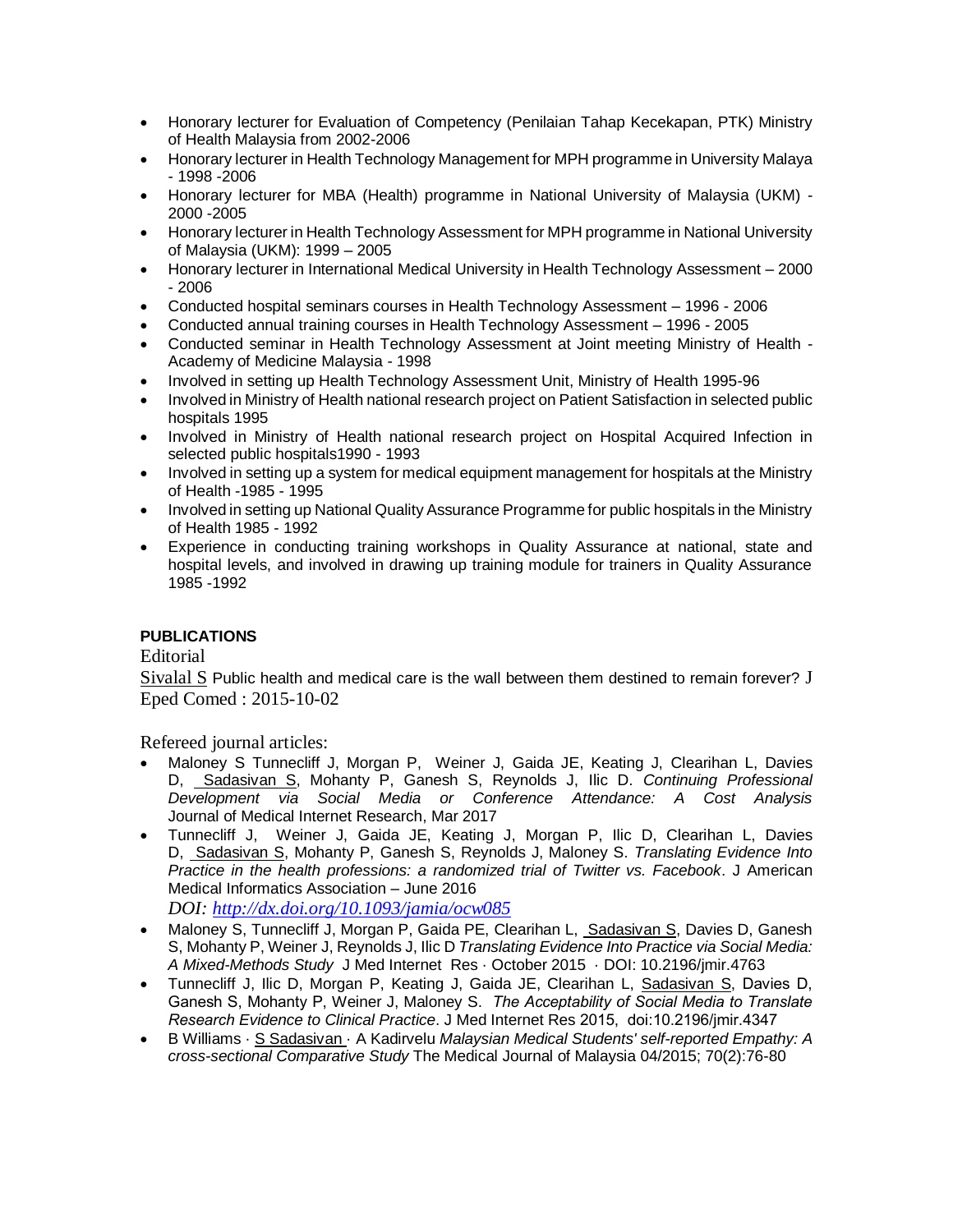- Teh KX, Ooi JX, Tam CL, Kadirvelu A, Sadasivan S. *Perceived Effectiveness of Policy and Legislation on Smoking among Malaysian Adults.* International Journal of Collaborative Research on Internal Medicine & Public Health, 2014 - Vol. 6 (7) 207-215
- Teh KX, Ooi JX, Tam CL, Sadasivan S. Kadirvelu A. *[Passive Smoking: Perceptions and](https://www.researchgate.net/publication/263470844_Passive_Smoking_Perceptions_and_Practices_among_Urban_Working_Adults?ev=prf_pub)  [Practices among Urban Working Adults](https://www.researchgate.net/publication/263470844_Passive_Smoking_Perceptions_and_Practices_among_Urban_Working_Adults?ev=prf_pub)*, International Journal of Research on Internal Medicine & Public Health. 2014;Vol 6(6);160-167.
- Williams B, Sadasivan S, Kadirvelu A, Olaussen A. *[Empathy levels among first year Malaysian](http://www.ncbi.nlm.nih.gov/pubmed/24876799)  [medical students: an observational study.](http://www.ncbi.nlm.nih.gov/pubmed/24876799)* Adv Med Educ Pract. 2014 May 16;5:149-56. doi: 10.2147/AMEP.S58094. eCollection 2014. PMID:24876799 [PubMed]
- Dhillon, H. K., [Chong, D. W. K, Tha, K.K., Sadasivan, S., Selvaratnam, L., Navaratnam, P.](https://www.researchgate.net/researcher/2024653147_Mohamed_Irfadh/)  [Innovative enhancement to year 2 MBBS rural health programme experience at Segamat,](https://www.researchgate.net/researcher/2024653147_Mohamed_Irfadh/)  Malaysia. The 2<sup>nd</sup> Dubai International Conference in Higher Education: Sustaining Success [through Innovation Brown Walker Press, Boca Raton, Florida, USA, 2014](https://www.researchgate.net/researcher/2024653147_Mohamed_Irfadh/)
- Dhillon, H. K., Sadasivan, S., Tha, K.K., Chong, D., Selvaratnam, L., Navaratnam, P. Towards [enhancing a rural health placement experience: Student-centred focus group discussion. The](https://www.researchgate.net/researcher/2024653147_Mohamed_Irfadh/)  [2nd Dubai International Conference in Higher Education: Sustaining Success through](https://www.researchgate.net/researcher/2024653147_Mohamed_Irfadh/)  [Innovation Brown Walker Press, Boca Raton, Florida, USA, 2014](https://www.researchgate.net/researcher/2024653147_Mohamed_Irfadh/)
- [Azhar M](https://www.researchgate.net/researcher/2024653147_Mohamed_Irfadh/), [Gunasekaran](https://www.researchgate.net/researcher/2024976287_Kabisha_Gunasekaran/) K, Kadirvelu K, [Gurtu](https://www.researchgate.net/researcher/2008780903_Sunil_Gurtu/) S , [Sadasivan](https://www.researchgate.net/researcher/2024480936_Sivalal_Sadasivan/) S, [Kshatriya](https://www.researchgate.net/researcher/2024550142_Bharti_Madanlal_Kshatriya/) BM[. Self-medication:](http://www.researchgate.net/publication/251879435_Self-medication_Awareness_and_Attitude_among_Malaysian_Urban_Population?accountKey=Amudha_Kadirvelu&ch=reg&cp=re215_x_p7&pli=1&loginT=vHcbaZ3baPtn_r5-IGQ2JwwtxSlC6iauu9WxgKnFxfo,)  [Awareness and Attitude among Malaysian Urban Population,](http://www.researchgate.net/publication/251879435_Self-medication_Awareness_and_Attitude_among_Malaysian_Urban_Population?accountKey=Amudha_Kadirvelu&ch=reg&cp=re215_x_p7&pli=1&loginT=vHcbaZ3baPtn_r5-IGQ2JwwtxSlC6iauu9WxgKnFxfo,) International Journal Of Collaborative Research on Internal Medicine And Public Health 01/2013 5(6):436, 2013
- Sadasivan S, Kadirvelu A. Training PBL tutors a novel approach using role play. International Conference in Higher Education Conference Proceedings. Dubai, 2013
- Sadasivan S, Kadirvelu A: Towards creating good group dynamics in PBL groups –a student perspective. International Conference in Higher Education Conference Proceedings. Dubai, 2013
- Kadirvelu A, Gurtu S, Sadasivan S. Pharmacology Applied Learning Program in Preclinical Years - Student Perspectives World Academy of Science, Engineering and Technology 73;1549-1552, 2013.
- Kyi KT, Selvaratnam L, Dhillon HKPS, Sadasivan S, Chong D, Navaratnam P. Enhancing the role of culture in medical education for rural health postings in Malaysia. International Conference in Higher Education Conference Proceedings. Dubai, 2013
- Kadirvelu A, Sadasivan S. Use of a learner's log for effective self-directed learning in PBL World Academy of Science, Engineering and Technology 73;1553-1556, 2013
- M Azhar, K Gunasekar, A Kadirvelu, S Gurtu, S Sadasivan, BM Kshatriya. Self-medication: Awareness and Attitude among Malaysian Urban Population. 7th IOMC, 24-26 May, 2013..
- Kadirvelu A, Sadasivan S, Ng SH, Social support in type II diabetes care: a case of too little, too late Diabetes Metab Syndr Obes. 2012;5:407-17.
- Sivalal S, 2009: Health Technology Assessment in the Asia Pacific Region, Int J of Technol Assess Health Care, Cambridge University Press, 25 (supplement 1): 196-201
- Sivalal S, 2009: Health Technology Assessment in Malaysia Int J Technol Assess Health Care, Cambridge University Press 25 (supplement 1): 224-230
- Sivalal S, 2009: History of health technology assessment: A commentary. Int JTechnol Assess Health Care. 25 (supplement 1): 285-287
- Sivalal, S; Banta D, T'Hoen E, Jaudin R., 2009. Training in Health Technology Assessment International Journal of Technology Assessment in Health Care, Cambridge University Press 14(4):809-17

Books

 Sadasivan [S,](https://www.researchgate.net/profile/Sivalal_Sadasivan?_iepl%5BviewId%5D=eCU4ODxV40hmcz2GDSaT4XGd&_iepl%5BprofilePublicationItemVariant%5D=default&_iepl%5Bcontexts%5D%5B0%5D=prfpi&_iepl%5BtargetEntityId%5D=PB%3A309040259&_iepl%5BinteractionType%5D=publicationViewCoAuthorProfile) Chung [C, Chan](https://www.researchgate.net/scientific-contributions/2116550376_Carole_Chung?_iepl%5BviewId%5D=eCU4ODxV40hmcz2GDSaT4XGd&_iepl%5BprofilePublicationItemVariant%5D=default&_iepl%5Bcontexts%5D%5B0%5D=prfpi&_iepl%5BtargetEntityId%5D=PB%3A309040259&_iepl%5BinteractionType%5D=publicationViewCoAuthorProfile) C, [Amran](https://www.researchgate.net/scientific-contributions/2116544454_Abdullah_Muhaimin_Amran?_iepl%5BviewId%5D=eCU4ODxV40hmcz2GDSaT4XGd&_iepl%5BprofilePublicationItemVariant%5D=default&_iepl%5Bcontexts%5D%5B0%5D=prfpi&_iepl%5BtargetEntityId%5D=PB%3A309040259&_iepl%5BinteractionType%5D=publicationViewCoAuthorProfile) AM. [Medtalk: A Basic Bi-Lingual Medical](https://www.researchgate.net/publication/309040259_Medtalk_A_Basic_Bi-Lingual_Medical_Communication_Handbook?_iepl%5BviewId%5D=eCU4ODxV40hmcz2GDSaT4XGd&_iepl%5BprofilePublicationItemVariant%5D=default&_iepl%5Bcontexts%5D%5B0%5D=prfpi&_iepl%5BtargetEntityId%5D=PB%3A309040259&_iepl%5BinteractionType%5D=publicationTitle)  [Communication Handbook.](https://www.researchgate.net/publication/309040259_Medtalk_A_Basic_Bi-Lingual_Medical_Communication_Handbook?_iepl%5BviewId%5D=eCU4ODxV40hmcz2GDSaT4XGd&_iepl%5BprofilePublicationItemVariant%5D=default&_iepl%5Bcontexts%5D%5B0%5D=prfpi&_iepl%5BtargetEntityId%5D=PB%3A309040259&_iepl%5BinteractionType%5D=publicationTitle) Cengage Learning Sep 2016

Book chapter:

 Burhainuddin M, Sivalal, S. High Technology Medicine: Manpower & Financial Considerations Malaysian Institute of Economic Research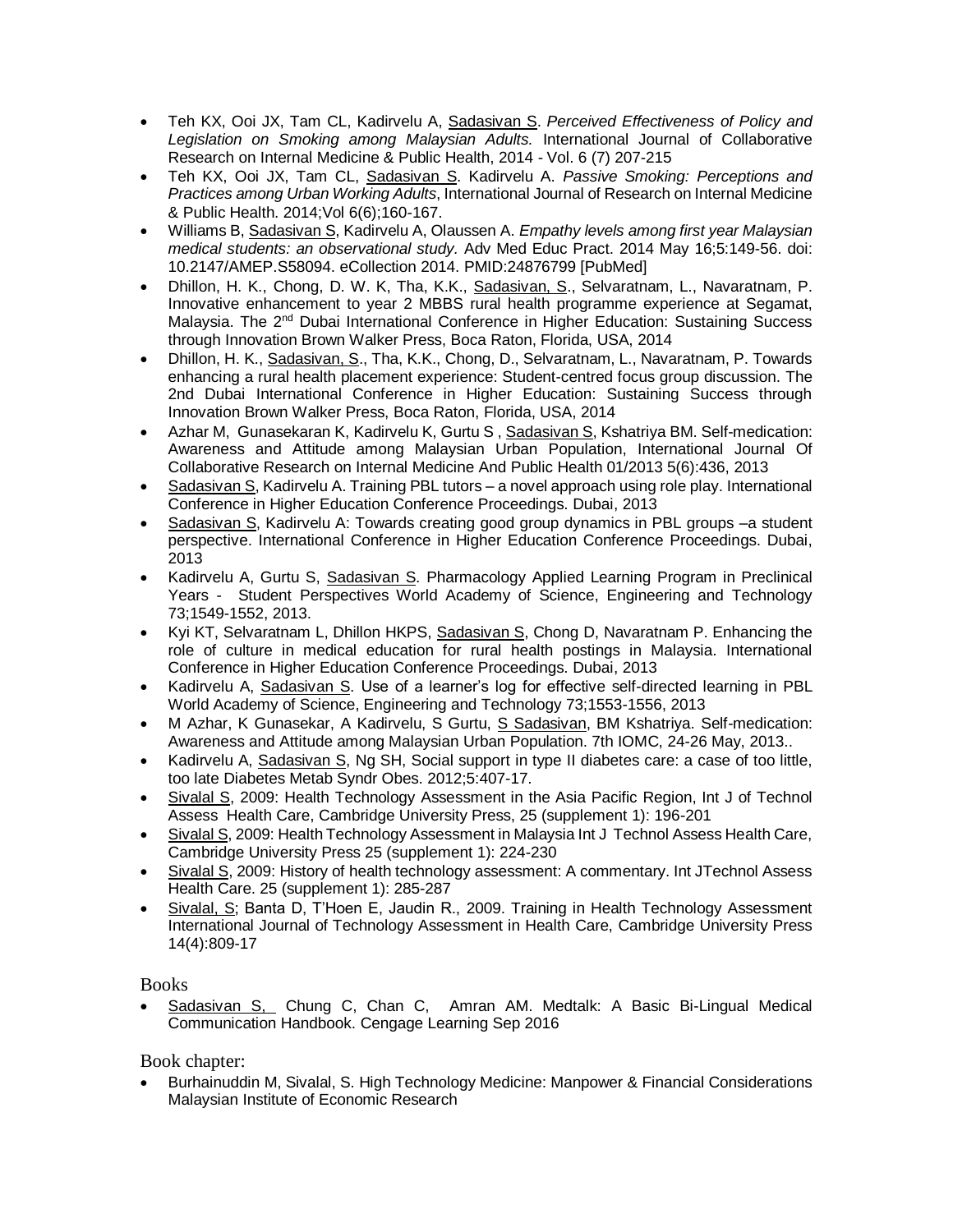Non-refereed conference Papers

 A Zaini, S Sivalal, R Jaudin, Aljunid SM, CC Low. Formulating a Casemix system: The Mala A Zaini, S Sivalal, R Jaudin, Aljunid SM, CC Low. Formulating a Casemix system The Malaysian experience. Proceedings of Casemix Conference, Melbourne, Australia

Other publications:

- Sivalal S: HTA Asian Network: challenges and opportunities for capacity building.; Health Technology Assessment International. Meeting (2nd : 2005 : Rome, Italy). Ital J Public Health. 2005; 2: 53.
- Sin LT, Sivalal S: Impact of health technology assessment in policy making. Proc One HTA Health Technol Assess Int Meet 1st 2004 Krakow Pol. 2004; 1: 177.
- A Zaini, S Sivalal, R Jaudin, Aljunid SM, CC Low. Formulating a Casemix system The Malaysian experience. Proceedings of Casemix Conference, Melbourne, Australia
- Anuar Zaini Md Zain, Sivalal Sadasivan, Rusilawati Jaudin, Syed Mohamed Aljunid, Ishak Abdul Razak, Raja Latifah Jallaludin, Low Chu Chang. Developing a Casemix system The Malaysian experience. Abstract book of the 34th APACPH Kuala Lumpur Conference. 17 20 July
- Health technology Assessment reports, Clinical Practice Guidelines

#### **Papers Presented/co-authored**

- Dhillon, H. K., Chong, D. W. K, Tha, K.K., Sadasivan, S., Selvaratnam, L., Navaratnam, P. *Innovative enhancement to year 2 MBBS rural health programme experience at Segamat, Malaysia* The 2nd Dubai International Conference in Higher Education Sustaining Success through Innovation, Michigan State University, Brown Walker Press, Florida, USA. 2014
- Dhillon, H. K., Sadasivan, S., Tha, K.K., Chong, D., Selvaratnam, L., Navaratnam, P. *Towards enhancing a rural health placement experience: Student-centred focus group discussion.* The 2nd Dubai International Conference in Higher Education Sustaining Success through Innovation, Michigan State University, Brown Walker Press, Florida, USA, 2014
- *Training PBL tutors – a novel approach using role play* Dubai International Conference in Higher Education, 2013
- *Towards creating good group dynamics in PBL groups* a student perspective Dubai International Conference in Higher Education, 2013
- *PBL tutor training: A novel approach to meet the demands of Generation Y students* International Medical Education Conference 2013
- *Use of a learner's log for assessment of first year medical students' self-directed learning in PBL* Ottawa Conference 2012
- Self-directed learning: role of a learner's log for P|BL in first year medical students 9<sup>th</sup> Asia Pacific Medical Education Conference 2012
- *Meeting Community Needs in Contextualisation of Australian PBL in Malaysia* Asia Pacific Joint PBL Conference 2010,
- *Towards Greater Effectiveness of PBL in First Year Medical Students by Improving PBL Group Dynamics* Asia Pacific Joint PBL Conference 2010,
- *Enhancing the health of medical students: implementation and outcome of health enhancement Program at Monash university Sunway campus, Malaysia* Asia Pacific Medical Education Conference 2010
- *Health Technology Assessment - Challenges for emerging economies -* International Meeting for HTA - Emerging Countries-Ankara, Turkey, 2009
- *Organisational Differences in Health Technology Assessment Agencies – Potential Applications for Developing Countries* - International Meeting for HTA - Emerging Countries-Ankara, Turkey, 2009
- *Safety – the Quality way* 2nd International Patient Safety Congress, Antalya, Turkey, 2008
- *Clinical practice guidelines – how can we better implement them?* Annual meeting of Health Technology Assessment International, Adelaide, Australia, 2006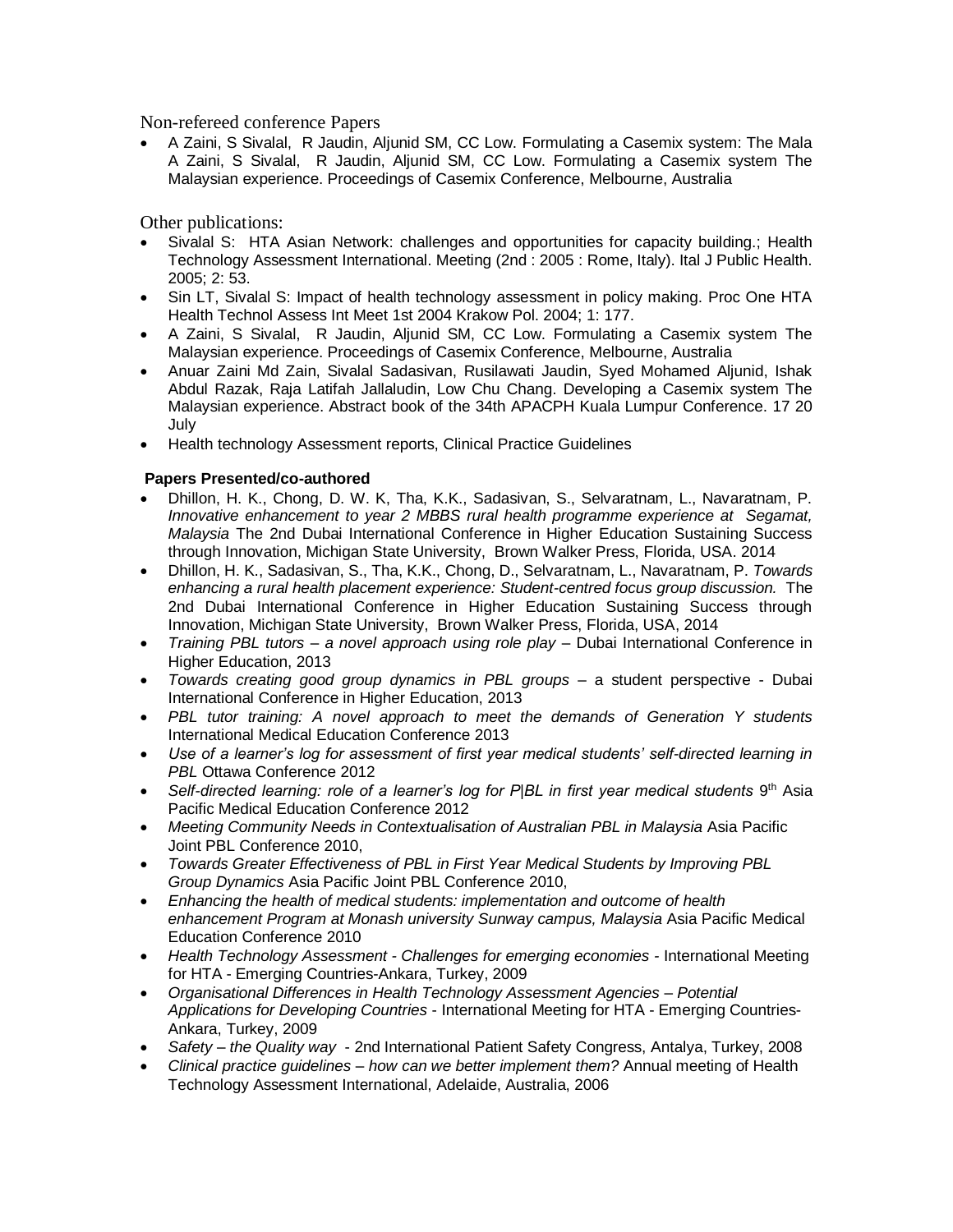- *Challenges for the Medical Device Industry- Funder/ Administrator Perspective* Annual meeting of Health Technology Assessment International, Adelaide, Australia, 2006
- *Medical Device regulation – getting it right.* Annual meeting of Health Technology Assessment International, Adelaide, Australia, 2006
- *Health Technology Assessment in the trenches:* Annual meeting of Health Technology Assessment International, Adelaide, Australia, 2006
- *Health Technology Assessment 101:* Annual meeting of Health Technology Assessment International, Adelaide, Australia, 2006
- *Health Technology Assessment Asian Network: challenges and opportunities for capacity building* - Annual meeting of Health Technology Assessment International, Rome, Italy, 2005
- *Training strategies in Health Technology Assessment-* Annual meeting of Health Technology Assessment International, Krakow, Poland, 2004
- *Strategies for implementation of Health Technology Assessment*-Annual meeting of Health Technology Assessment International, Krakow, Poland, 2004
- *Clinical Practice Guidelines in Asia* Guidelines International Network Conference, Wellington, New Zealand, 2004
- *Fostering Evidence Based Decision-Making in Health Service Provision In Developing and Transitional Countries – Asian region* Annual Meeting International Society of Technology Assessment in Health Care, Canmore Canada, 2003
- *Health Technology Assessment as a Tool for Policy Making in Developing and Transitional Countries - Asia* Annual Meeting International Society of Technology Assessment in Health Care, Berlin, Germany 2002
- *Health Technology Assessment - the Malaysian experience-* Clinical Governance Conference, Jakarta 2001
- *Health Technology Assessment – specific needs & strategies in Malaysia \_* WHO Workshop on Health Technology Assessment, Philadelphia, 2001
- *Technology Planning for Equitable Health of The Public –* Resourcing Public Health Conference, Bangkok 2001
- *Health Technology Assessment in Asia*  Annual Meeting International Society of Technology Assessment in Health Care 1999: Edinburgh
- Poster- *Health Technology Assessment in Malaysia -* Annual Meeting International Society of Technology Assessment in Health Care 1999: Edinburgh
- *Health Technology Assessment - the Malaysian experience* International Clinical Epidemiology Network Meeting, Thailand, 1998
- *Control of Nosocomial Infection in a Local Hospital* National Health Systems Research Conference, Kuala Lumpur 1993
- *Setting up a Nosocomial Infection Surveillance System in a local hospital at Singapore* Malaysia Congress of Medicine, Kuala Lumpur 1992
- *Quality care through Infection Control* National Quality Assurance Conference 1991
- *Overview of Quality Assurance Programme* (Co-author) National Quality Assurance Conference 1991
- *Cost-effectiveness & Benefit of Infection Control* (Co-author) National Quality Assurance Conference 1991
- *Linkages Among Quality Assurance Programmes in Various Services* (Co-author) National Quality Assurance Conference 1991

# **Conferences**

- International Conference on Innovation and Educational Transformation, 2013
- The Dubai international Conference in Higher Education, 2013
- 8<sup>th</sup> International Medical Education Conference, 2013
- 9<sup>th</sup> Asia Pacific Medical Education Conference 2012
- Annual Meeting Health Technology Assessment International (HTAi) 2002, 2003, 2004, 2005, 2006, 2007, 2008, 2009, 2011
- Congress of the Asian Medical Education Association, 2011